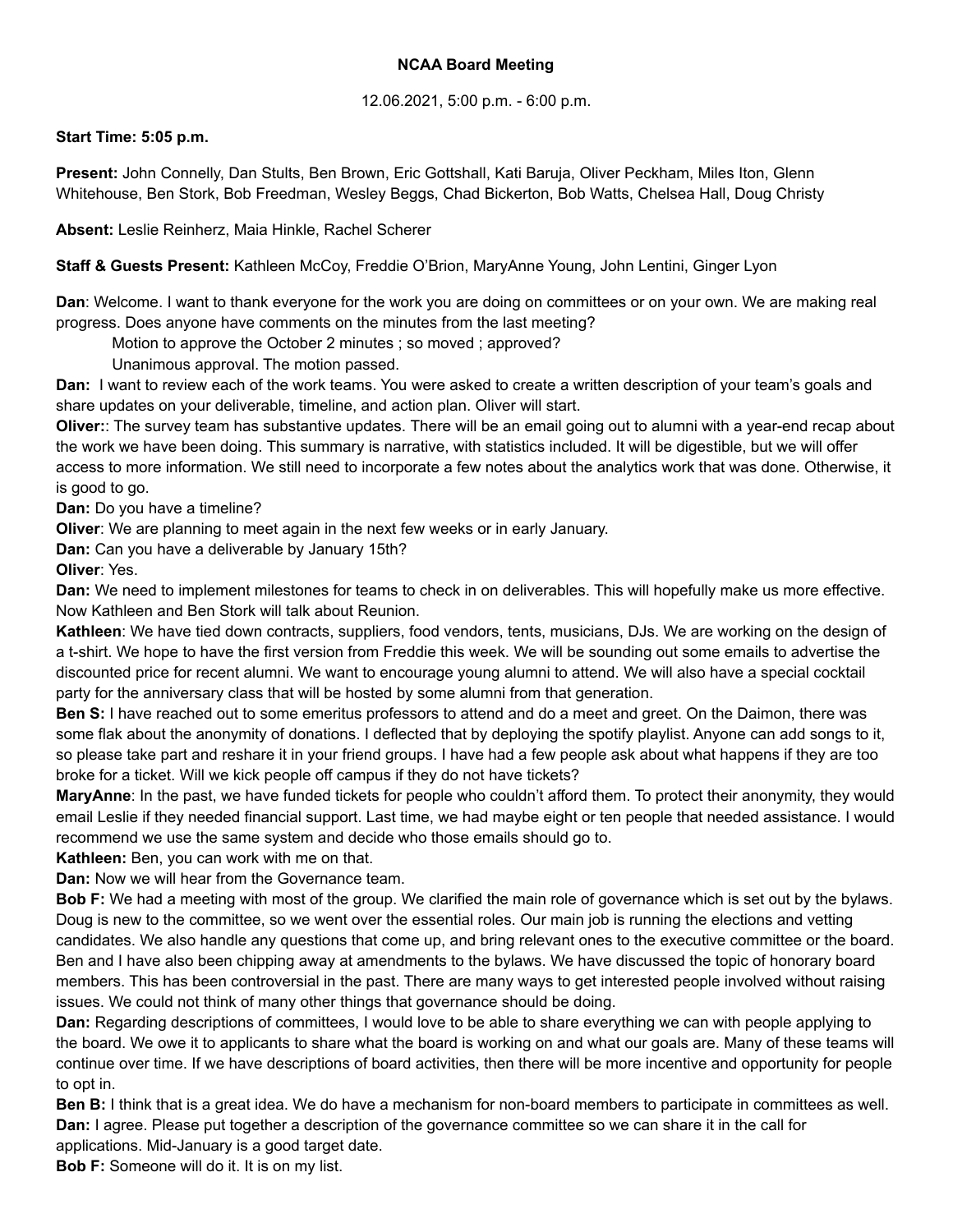**Doug:** I could also work on it. We also discussed at our meeting getting information from applicants about what they are interested in doing on the board.

**Dan:** That is a great segue into 'Invigorate the Board'. In your packet is a description of the working team. One of the key things we said at the beginning is that we need a better idea of what board members want to do. We worked on a short questionnaire and Miles put it into a web survey. Miles can show everyone what he worked on by sharing his creen.

**Miles:** We put questions about our board member needs and wants into this form. It is easier than filling out a survey on Word. It is a pretty short questionnaire.

**Dan:** The idea was that we would ask people what they were interested in accomplishing and if the board was the best place to do that. It allows you and prospective board members to help us determine the best ways to make use of our time and energy.

**Chelsea:** What will we do with the results of this survey?

**Dan:** I would like to know how you all would like to use it. The main goal is to better utilize people in the way they want to be utilized.

**Bob W:** Getting at what people bring from elsewhere is important. I am on the board of a major Jewish organization that does a lot of similar work to us. I bring a lot of that experience over. There should be a chance to talk about their experiences. We need to tap into those skills and resources.

**Dan:** Great point. We do not have an open-ended question. That was an oversight on our part.

**Ben B:** I read the 'Invigorate the Board' write-up. The honorary board member idea was interesting. The bylaws say that the majority of board members should be elected. Because of the controversy in the past, if we are going to have an active recruitment campaign, the governance committee should look into that. When I read the part about diversity on the board, it made me think about the accessibility of the board. In 2019, someone offered to find travel to board meetings. That sort of thing could make the board more accessible and more diverse.

**Dan:** I agree. This is why dialogue is important. Thank you Ben. Miles, do you have any ideas about that open-ended question?

**Miles:** I was thinking something very general.

**Dan:** Maybe something like 'what other skills do you have'? Bob for example knows his skills and experiences. Something in that realm. Once you add it, please circulate it to us.

**Glenn:** Maybe something like 'skills and relevant experiences'? That could be a good way to help us identify and address skills people don't even realize they have.

**Bob W:** This question will open it up a lot.

**Dan:** Other comments? We will now move on to social ambassadors.

**Bob W:** I have not done much on social ambassadors. I would like to meet with the other ambassadors and staff to discuss our plan. I have a lot of experiences with this. I need to know what we are doing. It would be good to meet in early January.

**Kathleen:** That would be great. I can also reach out to you on an individual basis. We will be doing that soon. We are working on Novo Volunteers which aligns with this. We have our year-end coming up and will be asking people to help us with that. We also have the Mandeville event coming up which many of you shared. We have good numbers on that. **Bob W:** I would like to discuss the nuts and bolts. What platforms are you using? What is your audience like? I had agreat experience reaching out to people on Thankful Tuesday. The personal connection is important.

**John:** I was hoping Dr. Okker would be coming to more meetings. I would like to have more access to her. I spoke with her at the ribbon cutting and the MOD event, which was a great event. I want to loop her in on more stuff. Don O'Shea was always around. I would like to see her more. Maybe we could loop her in on the social ambassador program. We could do a fireside chat sort of thing. I have already reached out to her about my college president. I want to see how I can bother her more.

**MaryAnne:** It is not a bother. She intends to be at every major alumni board meeting. She will be at Mandeville. She loves meeting with you and talking to you. We could do a fireside chat on Zoom.

**John**: I was thinking more like a Facebook Live. Social media is more open then Zoom. I want to do short videos that we upload from campus. I am within walking distance, so I can do these videos. We could bring something fresh and new. **MaryAnne:** I am happy to talk to her about this. She is game, it is just about getting things on her schedule.

**Dan:** John, I recommend following up with MaryAnne. You may want to jot down your ideas so she can look it over beforehand. We are running a little long, so I will skip on to bylaws since we do not know much about enrollment.

**Bob F:** Not a lot to say about bylaws at this moment. We are doing edits on everything from modifying gendered language to changing the in-person attendance requirement.

**Ben B:** The rest is working on internal language and consistency. The work is mostly done.